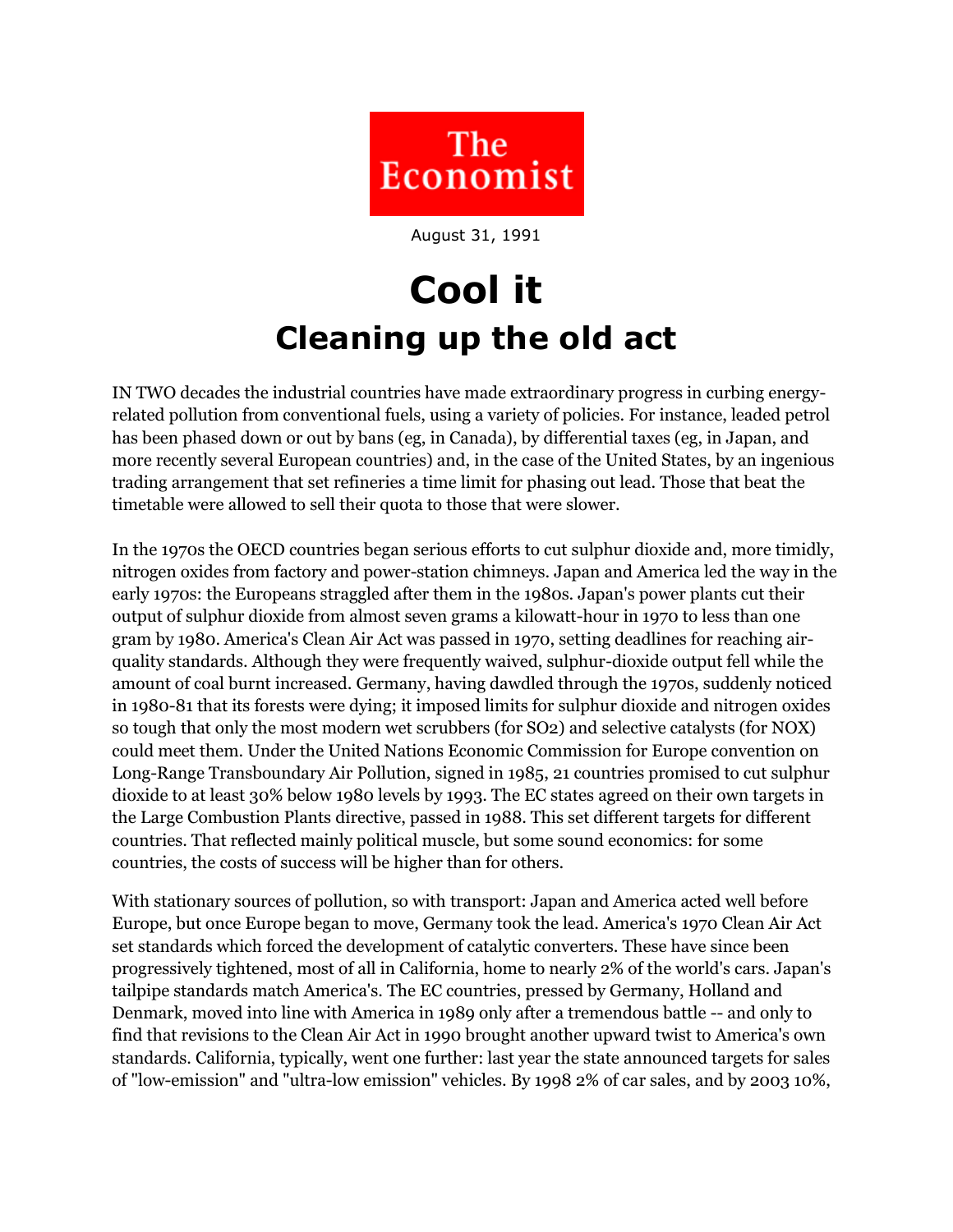must be of "zero-emission" vehicles, which in effect means electric power (conveniently ignoring the emissions from the generators).

For new plants it will generally be much cheaper to comply with high standards, building in controls from the beginning, than for old ones, which may have to be retrofitted. The temptation for regulators is therefore to be more lenient to old plants than to new ones, especially if (as so often happens) the old plants are in places where industry is dying and the new ones are in boom towns. But building in new pollution-control technology, even right from the start, will raise the cost of a new investment. It may also, as with flue-gas desulphurisation (FGD, or scrubbers) equipment, raise the running costs. So, where companies have a choice, they may coax more output from their old, dirty plants, rather than undertake new investment which will have to meet high standards.

A similar problem exists with cars. Tougher standards affect only new cars; the rest of the fleet is untouched. But together standards also make new cars dearer, relative to the rest of the fleet. People may therefore simply keep their old bangers longer.

How to make standards more cost-effective? America has an idea which may provide an answer. Using concepts developed in the 1960s and reworked by Project 88, a public-policy study led by two senators, Timothy Wirth and John Heinz, and by the **Environmental Defence Fund, America's most economically literate green campaigners**, the 1990 overhaul of the Clean Air Act built in a mechanism to swing the force of the market behind reductions in acid rain. The act sets a limit, which will be gradually reduced, on the amounts of SO2 and NOX that can be emitted by power stations and other big polluters. Quotas for the gases are being shared out among polluters, who will then be encouraged to trade them, so that a polluter who finds it relatively cheap to beat the limit will be able to sell spare "credits" to other polluters who find it more expensive.

This scheme will be watched with intense interest by regulators and environmentalists in other countries. An earlier permit-trading scheme, under the old Clean Air Act, was not a success: adopted as a way to cope with non-compliance, it was repeatedly thwarted in court by enraged environmentalists. Some trading took place within individual firms; practically none between firms. Sceptics worry about two problems. First, as Doug Bohi of Resources for the Future, a Washington-based public-policy group, points out, American electricity utilities are highly regulated regional monopolies. They may not be the best guinea pigs for a system that assumes they will behave like profit-maximising companies. Secondly, the system will need a new approach from state utility regulators. If they set the rules for cost recovery in such a way that utilities always find it cheaper to clean up than to buy credits, the scheme will be a failure.

## **Taking to the road**

With state-of-the-art technology, and at a price, it is now possible to remove over 95% of the sulphur dioxide from the flue gases of even a coal-fitted station, 99% of the ash and over 90% of the nitrogen oxides. But as power stations are driven to ever greater (and more expensive) targets by their regulators, some notice a conflict between their achievements and those of the cars that drive past their doors.